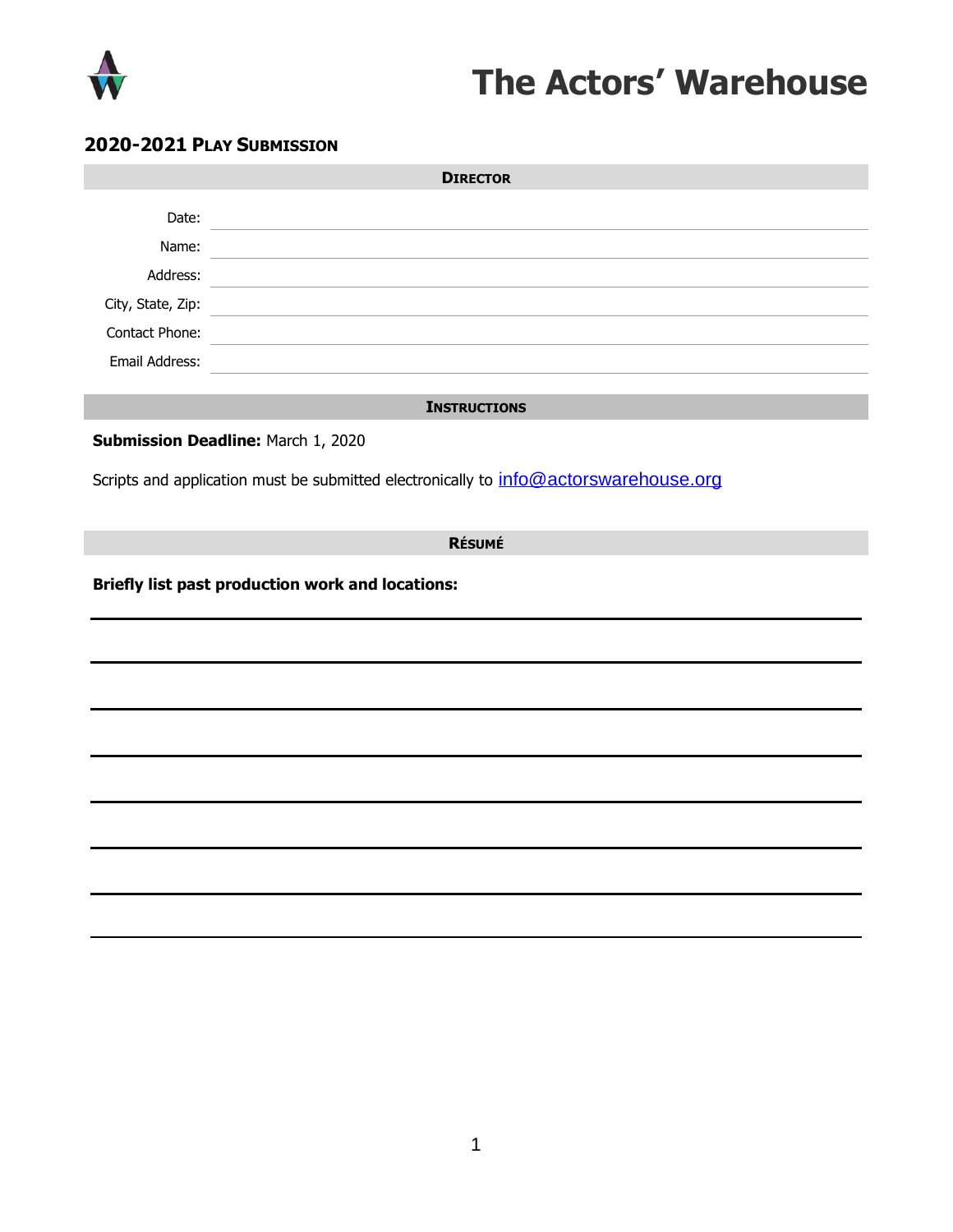

## **The Actors' Warehouse**

**PRODUCTION PROPOSAL**

| <b>Name of Production:</b> |
|----------------------------|
|----------------------------|

**Circle One: Play Cabaret/Revue \*Musical** 

**How many acts?: 1 2 3**

**Number of Characters:** 

**Brief Description:**

**Is this an original script? Yes / No**

**Has the original script workshopped? Yes / No / NA – If yes, please provide a brief history of the workshop process and location.** 

**Has the original script had a full production run? Yes / No / NA – If yes, please list the producing theatre and location.**